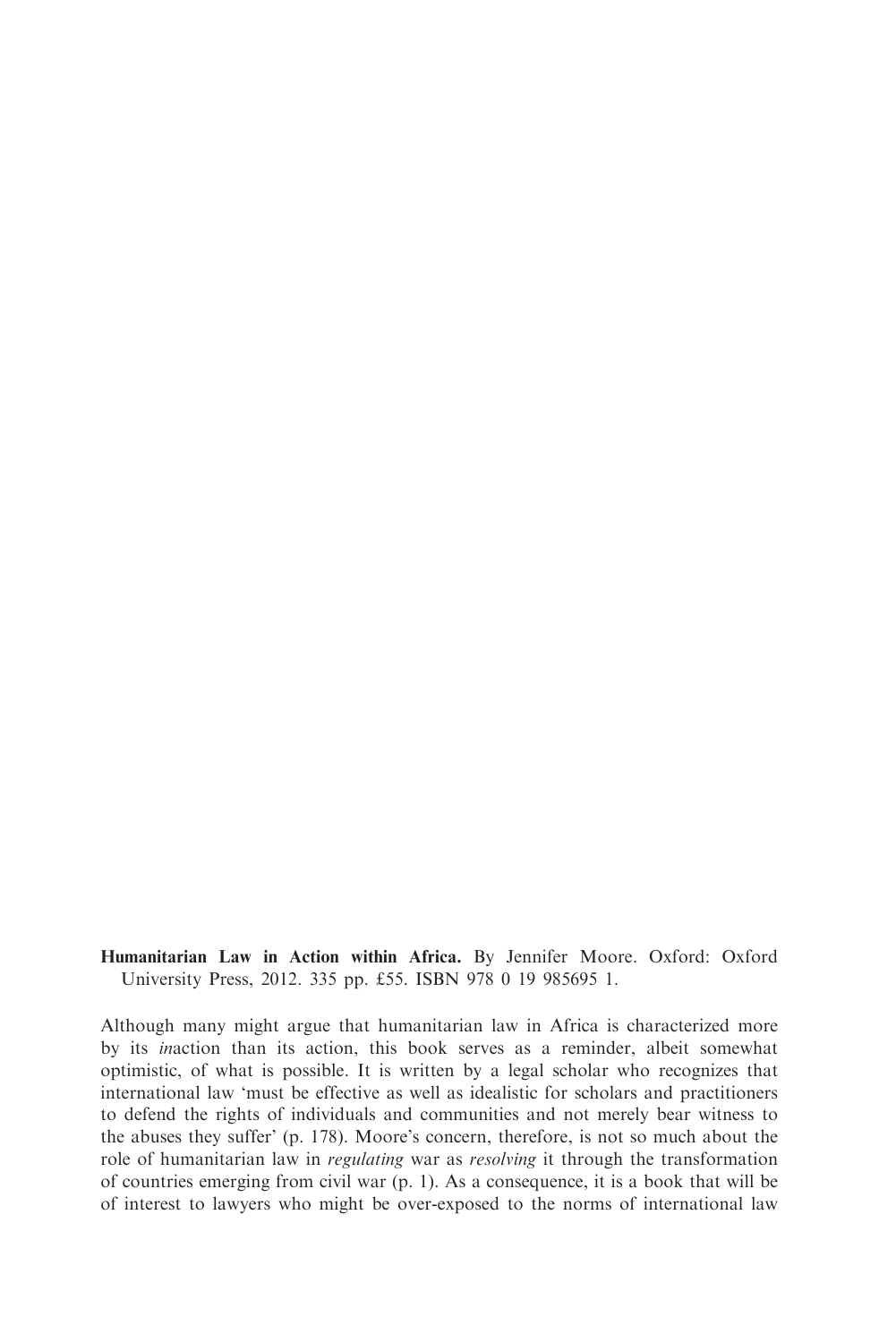rather than its application; and to non-lawyers who need guidance in better understanding how the bewildering array of legal instruments fit together, and who need reason to believe that they have traction in the messiness of conflict and post-conflict settings.

It is also a book of two halves. Part I, 'International Legal Rules for Conflict Resolution', offers a broad overview of the rules of public international law (humanitarian law, human rights law, criminal law and refugee law) by examining both the norms and institutions, and the mechanisms by which they are supposed to be implemented. It outlines the interaction between these different fields of law, and considers the synergies and distinctives between them. Of particular relevance to readers of the Journal of Refugee Studies is the author's outline of the interaction between refugee and humanitarian law (p. 153–167).

This theory is then applied in Part II, 'Humanitarian Law and Post-conflict Reconstruction in Africa', which examines humanitarian law 'in action' in Uganda, Sierra Leone and Burundi—three countries that are emerging from civil war and, therefore, are in a so-called period of 'transition'. Through a historically grounded overview of both conflict and post-conflict environments in the three countries, Moore presents the practical outworking of humanitarian law in three different contexts. Although the geographical focus of the book underscores the 'otherness' of Africa as a site of particular violence, it also acknowledges that 'extreme forms of violence are not unique to Africa' (p. 2) and therefore asserts that the book has global relevance.

Throughout the second section, the author argues that effective implementation of humanitarian law occurs when it engages with a combination of five institutions or actors, namely courts, troops, the media, development and communities (p. 177–178). Combined, they present the opportunity to engender criminal, social and historical justice: 'While criminal justice aims to bring individual war offenders to account, social justice seeks to improve the material conditions of life for members of the society, and historical justice works to reconcile community members traumatized by the violence of the past' (p. 5). These elements make up the armoury of 'transitional justice' and create the theoretical possibility of post-conflict recovery. Combined, the case studies give a glimpse of humanitarian law, in collaboration with other bodies of law, driving transitional justice and social transformation in three countries emerging from civil war by building a more comprehensive framework for resolving armed conflict (p. 323). It presents an analysis that is both rooted in realpolitik, and yet is ambitious—almost idealistic—in its reach.

Although the book covers much ground and is therefore a helpful resource, at times its strength is also its weakness: due to its breadth, the author inevitably skims over significant issues that, as a result, can lack nuance. For instance the assertion that 'researchers in Africa have identified food insecurity as the most significant contributing cause of civil strife' (p. 80) is likely to be strongly contested: many would argue that poverty is a symptom of the misappropriation of resources through suboptimal governance rather than a direct cause. Likewise, Moore views refugee law primarily through a 'humanitarian' rather than a protection lens, echoing the bias of UNHCR's implementation of refugee law (p. 163).

Ultimately these shortcomings do not detract from the achievement of a book that covers considerable ground and offers an overview of myriad complex issues in one space. It represents a legal text that is embedded in the realities of warfare and